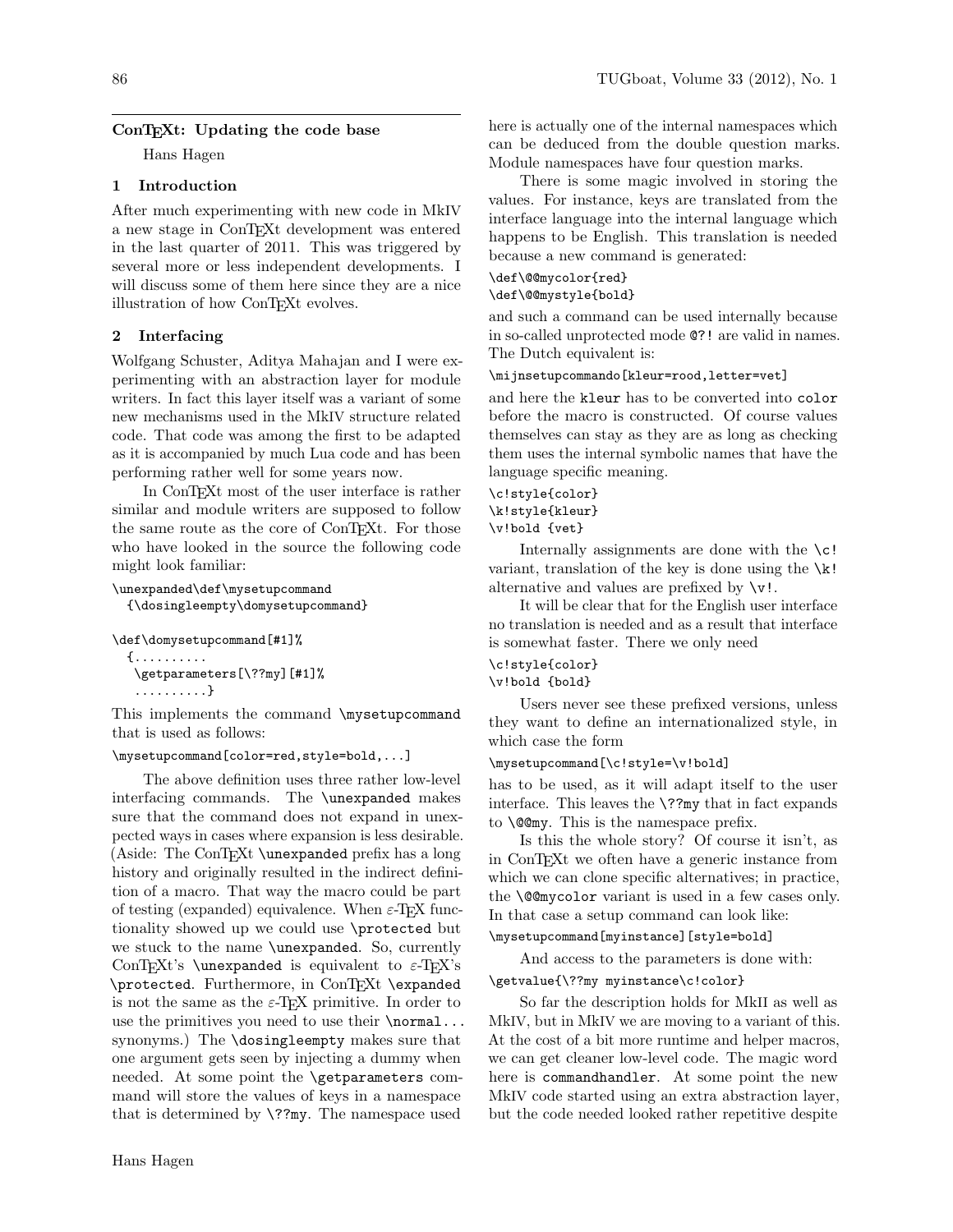subtle differences. Then Wolfgang suggested that we should wrap part of that functionality in a definition macro that could be used to define module setup and definition code in one go, thereby providing a level of abstraction that hides some nasty details. The main reason why code could look cleaner is that the experimental core code provided a nicer inheritance model for derived instances and Wolfgang's letter module uses that extensively. After doing some performance tests with the code we decided that indeed such an initializer made sense. Of course, after that we played with it, some more tricks were added, and eventually I decided to replace the similar code in the core as well, that is: use the installer instead of defining helpers locally.

So, how does one install a new setup mechanism? We stick to the core code and leave modules aside for the moment.

#### \definesystemvariable{my}

#### \installcommandhandler \??my {whatever} \??my

After this command we have available some new helper commands of which only a few are mentioned here (after all, this mechanism is still somewhat experimental):

\setupwhatever[key=value] \setupwhatever[instance][key=value]

Now a value is fetched using a helper:

## \namedwhateverparameter{instance}{key}

However, more interesting is this one:

# \whateverparameter{key}

For this to work, we need to set the instance:

# \def\currentwhatever{instance}

Such a current state macro already was used in many places, so it fits into the existing code quite well. In addition to **\setupwhatever** and friends, another command becomes available:

```
\definewhatever[instance]
```
# \definewhatever[instance][key=value]

Again, this is not so much a revolution as we can define such a command easily with helpers, but it pairs nicely with the setup command. One of the goodies is that it provides the following feature for free:

# \definewhatever[instance][otherinstance] \definewhatever[instance][otherinstance][key=val]

In some cases this creates more overhead than needed because not all commands have instances. On the other hand, some commands that didn't have instances yet, now suddenly have them. For cases where this is not needed, we provide simple variants of commandhandlers.

Additional commands can be hooked into a setup or definition so that for instance the current

situation can be updated or extra commands can be defined for this instance, such as \start... and \stop... commands.

It should be stressed that the installer itself is not that special in the sense that we could do without it, but it saves some coding. More important is that we no longer have the @@ prefixed containers but use \whateverparameter commands instead. This is definitely slower than the direct macro, but as we often deal with instances, it's not that much slower than \getvalue and critical components are rather well speed-optimized anyway.

There is, however, a slowdown due to the way inheritance is implemented. That is how this started out: using a different (but mostly compatible) inheritance model. In the MkII approach (which is okay in itself) inheritance happens by letting values point to the parent value. In the new model we have a more dynamic chain. It saves us macros but can expand quite wildly depending on the depth of inheritance. For instance, in sectioning there can easily be five or more levels of inheritance. So, there we get slower processing. The same is true for \framed which is a rather critical command, but there it is nicely compensated by less copying. My personal impression is that due to the way ConT<sub>E</sub>Xt is set up, the new mechanism is actually more efficient on an average job. Also, because many constructs also depend on the \framed command, that one can easily be part of the chain, which again speeds up a bit. In any case, the new mechanisms use much less hash space.

Some mechanisms still look too complex, especially when they hook into others. Multiple inheritance is not trivial to deal with, not only because the meaning of keys can clash, but also because supporting it would demand quite complex fully expandable resolvers. So for the moment we stay away from it. In case you wonder why we cannot delegate more to Lua: it's close to impossible to deal with TEX's grouping in efficient ways at the Lua end, and without grouping available T<sub>EX</sub> becomes less useful.

Back to the namespace. We already had a special one for modules but after many years of ConTEXt development, we started to run out of two character combinations and many of them had no relation to what name they spaced. As the code base is being overhauled anyway, it makes sense to also provide a new core namespace mechanism. Again, this is nothing revolutionary but it reads much more nicely. \installcorenamespace {whatever}

# \installcommandhandler

## \??whatever {whatever} \??whatever

This time deep down no  $QQ$  is used, but rather something more obscure. In any case, no one will use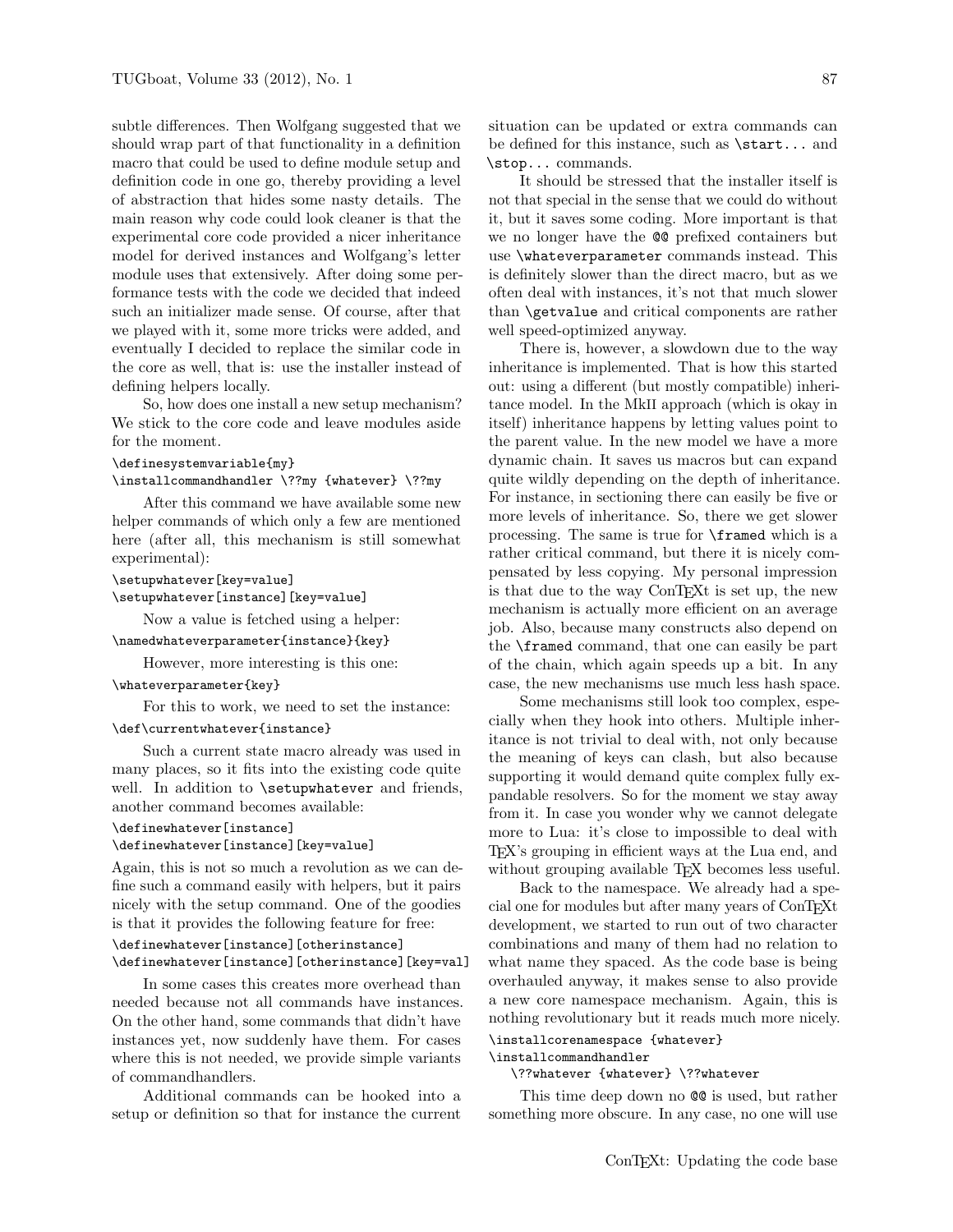the meaning of the namespace variables, as all access to parameters happens indirectly. And of course there is no speed penalty involved; in fact, we are more efficient. One reason is that we often used the prefix as follows:

\setvalue{\??my:option:bla}{foo}

and now we just say:

\installcorenamespace {whateveroption} \setvalue{\??whateveroption bla}{foo}

The commandhandler does such assignments slightly differently as it has to prevent clashes between instances and keywords. A nice example of such a clash is this:

\setvalue{\??whateveroption sectionnumber}{yes}

In sectioning we have instances named section, but we also have keys named number and sectionnumber. So, we end up with something like this:

## \setvalue

{\??whateveroption section:sectionnumber}{yes} \setvalue

{\??whateveroption section:number}{yes} \setvalue{\??whateveroption :number}{yes}

When I decided to replace code similar to that generated by the installer a new rewrite stage was entered. Therefore one reason for explaining this here is that in the process of adapting the core code instabilities are introduced and as most users use the beta version of MkIV, some tolerance and flexibility is needed and it might help to know why something suddenly fails.

In itself using the commandhandler is not that problematic, but wherever I decide to use it, I also clean up the related code and that is where the typos creep in. Fortunately Wolfgang keeps an eye on the changes so problems that users report on the mailing lists are nailed down relatively fast. Anyway, the rewrite itself is triggered by another event but that one is discussed in the next section.

We don't backport (low-level) improvements and speedups to MkII, because for what we need T<sub>E</sub>X for, we consider pdfT<sub>F</sub>X and X<sub>T</sub>T<sub>F</sub>X rather obsolete. Recent tests show that at the moment of this writing a LuaTEX MkIV run is often faster than a comparable pdfTEX MkII run (using UTF-8 and complex font setups). When compared to a X<sub>H</sub>T<sub>E</sub>X MkII run, a LuaTEX MkIV run is often faster, but it's hard to compare, as we have advanced functionality in MkIV that is not (or differently) available in MkII.

# 3 Lexing

The editor that I use, called SciTE, has recently been extended with an extra external lexer module that makes more advanced syntax highlighting possible, using the Lua LPEG library. It is no secret that the user interface of ConTEXt is also determined by the way structure, definitions and setups can be highlighted in an editor.<sup>1</sup> When I changed to SciTE I made sure that we had proper highlighting there.

At Pragma one of the leading principles has always been: if the document source looks bad, mistakes are more easily made and the rendering will also be affected. Or phrased differently: if we cannot make the source look nice, the content is probably not structured that well either. The same is true for TEX source, although to a large extent there one must deal with the specific properties of the language.

So, syntax highlighting, or more impressively: lexing, has always been part of the development of ConTEXt and for instance the pretty printers of verbatim provide similar features. For a long time we assumed line-based lexing, mostly for reasons of speed. And surprisingly, that works out quite well with TEX. We used a simple color scheme suitable for everyday usage, with not too intrusive coloring. Of course we made sure that we had runtime spell checking integrated, and that the different user interfaces were served well.

But then came the LPEG lexer. Suddenly we could do much more advanced highlighting. Once I started playing with it, a new color scheme was set up and more sophisticated lexing was applied. Just to mention a few properties:

- We distinguish between several classes of macro names: primitives, helpers, interfacing, and user macros.
- In addition we highlight constant values and special registers differently.
- Conditional constructs can be recognized and are treated as in any regular language (keep in mind that users can define their own).
- Embedded MetaPost code is lexed independently using a lexer that knows the language's primitives, helpers, user macros, constants and of course specific syntax and drawing operators. Related commands at the TEX end (for defining and processing graphics) are also dealt with.
- Embedded Lua is lexed independently using a lexer that not only deals with the language but also knows a bit about how it is used in Con-TEXt. Of course the macros that trigger Lua code are handled.
- Metastructure and metadata related macros are colored in a fashion similar to constants (after

<sup>1</sup> It all started with wdt, texedit and texwork, editors and environments written by myself in Modula2 and later in Perl Tk, but that was in a previous century.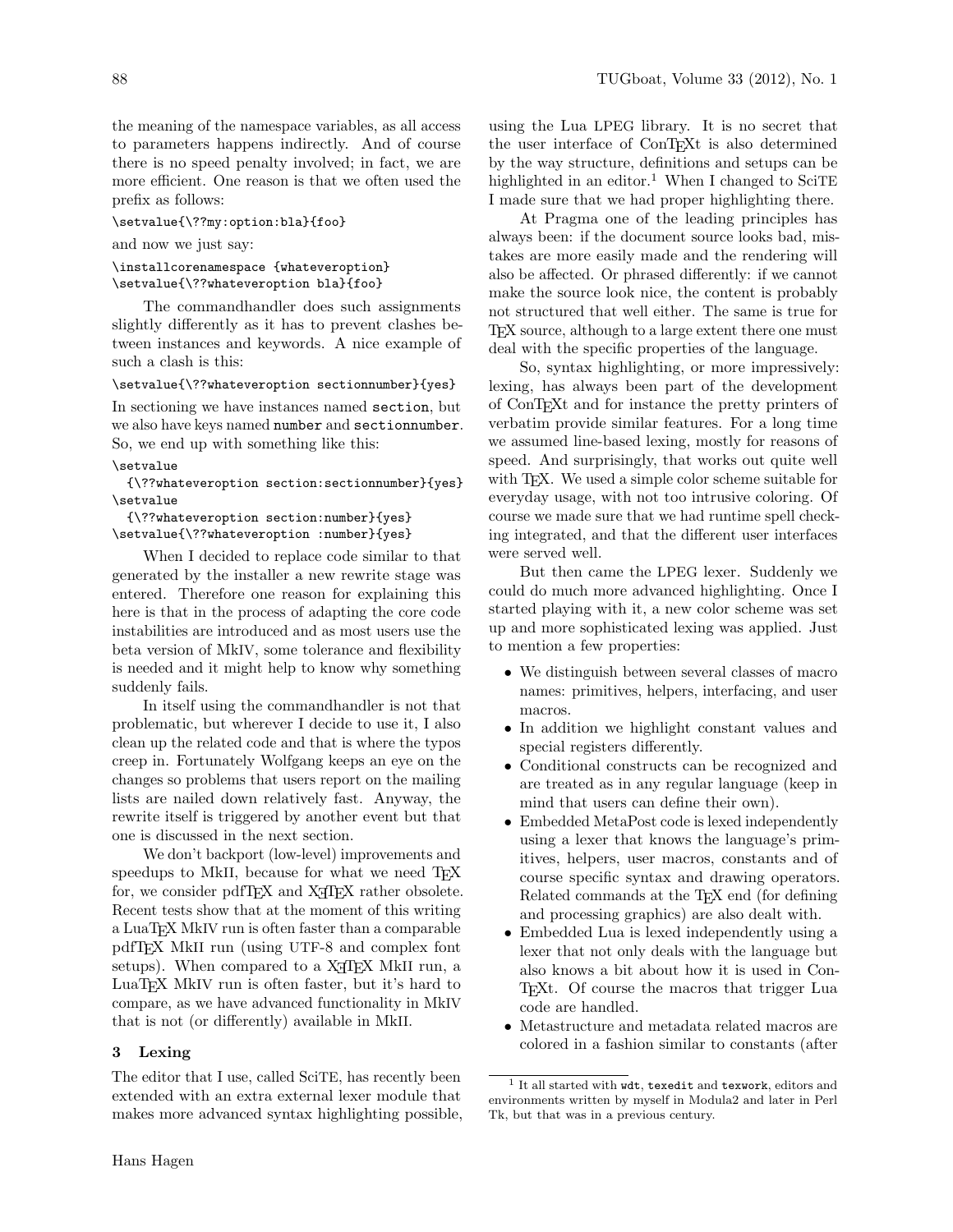all, in a document one will not see any constants, so there is no color clash).

- Some special and often invisible characters get a special background color so that we can see when there are for instance non-breakable spaces sitting there.
- Real-time spell checking is part of the deal and can optionally be turned on. There we distinguish between unknown words, known but potentially misspelled words, and known words.

Of course we also made lexers for MetaPost, Lua, XML, PDF and text documents so that we have a consistent look and feel.

When writing the new lexer code, and testing it on sources, I automatically started adapting the source to the new lexing where possible. Actually, as cleaning up code is somewhat boring, the new lexer is adding some fun to it. I'm not so sure if I would have started a similar overhaul so easily otherwise, especially because the rewrite now also includes speedup and cleanup. At least it helps to recognize less desirable left-overs of MkII code.

## 4 Hiding

It is interesting to notice that users seldom define commands that clash with low level commands. This is of course a side effect of the fact that one seldom needs to define a command, but nevertheless. Lowlevel commands were protected by prefixing them by one or more (combinations of) do, re and no's. This habit is a direct effect of the early days of writing macros. For T<sub>F</sub>X it does not matter how long a name is, as internally it becomes a pointer anyway, but memory consumption of editors, loading time of a format, string space and similar factors determined the way one codes in T<sub>E</sub>X for quite a while. Nowadays there are hardly any limits and the stress that ConTEXt puts on the TEX engine is even less than in MkII as we delegate many tasks to Lua. Memory comes cheap, editors can deal with large amount of data (keep in mind that the larger the file gets, the more lexing power can be needed), and screens are wide enough not to lose part of long names in the edges.

Another development has been that in LuaTEX we have lots of registers so that we no longer have to share temporary variables and such. The rewrite is a good moment to get rid of that restriction.

This all means that at some point it was decided to start using longer command names internally and permit \_ in names. As I was never a fan of using @ for this, underscore made sense. We have been discussing the use of colons, which is also nice, but has the disadvantage that colons are also used in the

source, for instance to create a sub-namespace. When we have replaced all old namespaces, colons might show up in command names, so another renaming roundup can happen.

One reason for mentioning this is that users get to see these names as part of error messages. An example of a name is:

## \page\_layouts\_this\_or\_that

The first part of the name is the category of macros and in most cases is the same as the first part of the filename. The second part is a namespace. The rest of the name can differ but we're approaching some consistency in this.

In addition we have prefixed names, where prefixes are used as consistently as possible:

- t\_ token register
- d\_ dimension register
- s\_ skip register
- u\_ muskip register
- c\_ counter register, constant or conditional
- m\_ (temporary) macro
- p\_ (temporary) parameter expansion (value of key)
- f\_ fractions

This is not that different from other prefixing in ConTEXt apart from the fact that from now on those variables (registers) are no longer accessible in a regular run. We might decide on another scheme but renaming can easily be scripted. In the process some of the old prefixes are being removed. The main reason for changing to this naming scheme is that it is more convenient to grep for them.

In the process most traditional \ifs get replaced by 'conditionals'. The same is true for \chardefs that store states; these become 'constants'.

## 5 Status

We always try to keep the user interface constant, so most functionality and control stays stable. However, now that most users use MkIV, commands that no longer make sense are removed. An interesting observation is that some users report that low-level macros or registers are no longer accessible. Fortunately that is no big deal as we point them to the official ways to deal with matters. It is also a good opportunity for users to clean up accumulated hackery.

The systematic (file by file) cleanup started in the second half of 2011 and as of January 2012 one third of the core (TEX) modules have to be cleaned up and the planning is to get most of that done as soon as possible. However, some modules will be rewritten (or replaced) and that takes more time. In any case we hope that rather soon most of the code is stable enough that we can start working on new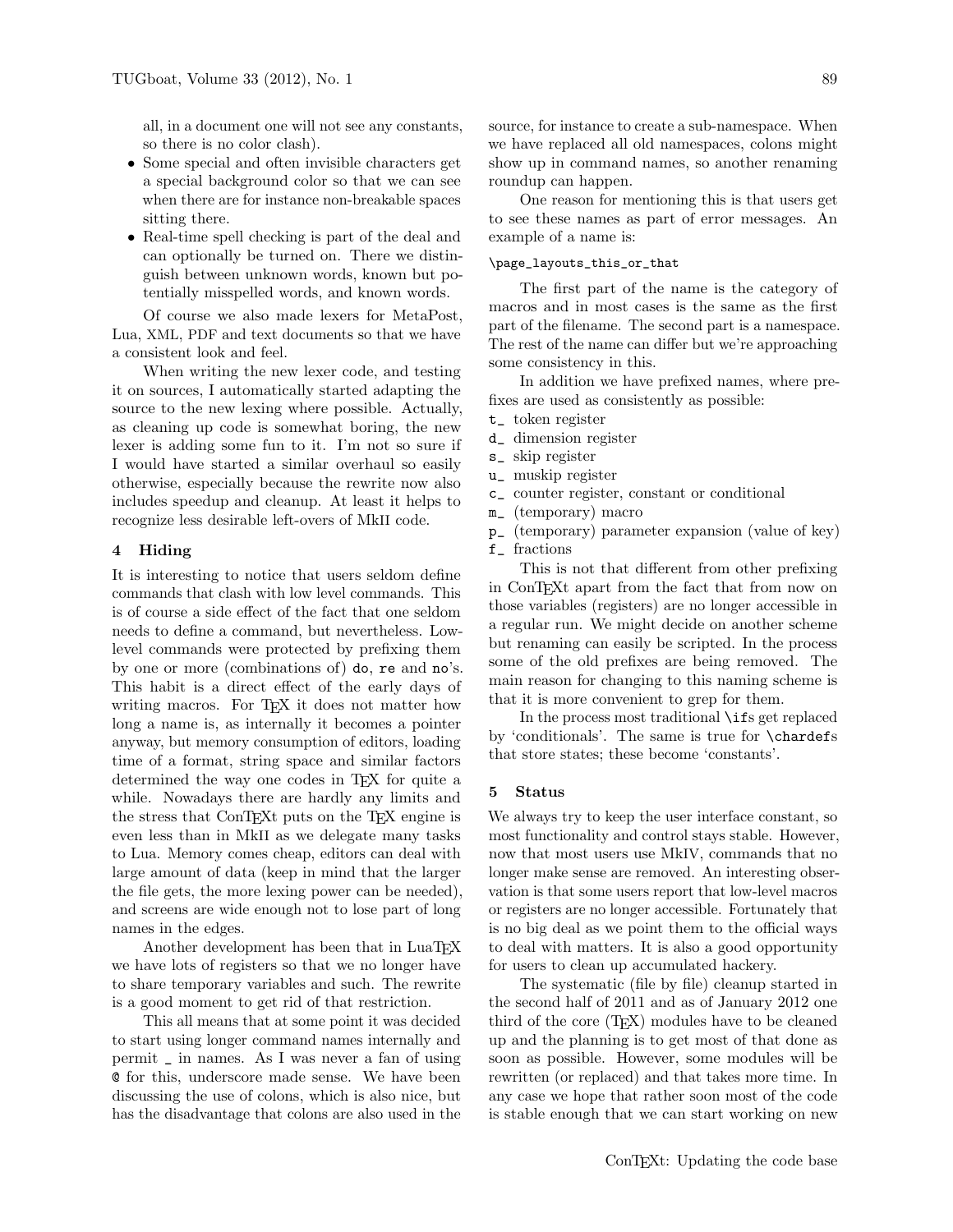mechanisms and features. Before that a cleanup of the Lua code is planned.

Although in many cases there are no fundamental changes in the user interface and functionality, I will wrap up some issues that are currently being dealt with. This is just a snapshot of what is happening currently and as a consequence it describes what users can run into due to newly introduced bugs.

The core modules of ConTEXt are loosely organized in groups. Over time there has been some reorganization and in MkIV some code has been moved into new categories. The alphabetical order does not reflect the loading order or dependency tree as categories are loaded intermixed. Therefore the order below is somewhat arbitrary and does not express importance. Each category has multiple files.

# 5.1 anch: anchoring and positioning

More than a decade ago we started experimenting with position tracking. The ability to store positional information and use that in a second pass permits for instance adding backgrounds. As this code interacts nicely with (runtime) MetaPost it has always been quite powerful and flexible on the one hand, but at the same time it was demanding in terms of runtime and resources. However, were it not for this feature, we would probably not be using T<sub>EX</sub> at all, as backgrounds and special relative positioning are needed in nearly all our projects.

In MkIV this mechanism had already been ported to a hybrid form, but recently much of the code has been overhauled and its MkII artifacts stripped. As a consequence the overhead in terms of memory probably has increased but the impact on runtime has been considerably reduced. It will probably take some time to become stable if only because the glue to MetaPost has changed. There are some new goodies, like backgrounds behind parshapes, something that probably no one uses and is always somewhat tricky but it was not too hard to support. Also, local background support has been improved which means that it's easier to get them in more column-based layouts, several table mechanisms, floats and such. This was always possible but is now more automatic and hopefully more intuitive.

# 5.2 attr: attributes

We use attributes (properties of nodes) a lot. The framework for this had been laid early in MkIV development, so not much has changed here. Of course the code gets cleaner and hopefully better as it is putting quite a load on the processing. Each new feature depending on attributes adds some extra overhead even if we make sure that mechanisms only kick in

when they are used. This is due to the fact that attributes are linked lists and although unique lists are shared, they travel with each node. On the other hand, the cleanup (and de-MkII-ing) of code leads to better performance so on the average no user will notice this.

# 5.3 back: backend code generation

This category wraps backend issues in an abstract way that is similar to the special drivers in MkII. So far we have only three backends: PDF, XML, and XHTML. Such code is always in a state of maintenance, if only because backends evolve.

# 5.4 bibl: bibliographies

For a while now, bibliographies have not been an add-on but part of the core. There are two variants: traditional BibTEX support derived from a module by Taco Hoekwater but using MkIV features (the module hooks into core code), and a variant that delegates most work to Lua by creating an in-memory XML tree that gets manipulated. At some point I will extend the second variant. Going the XML route also connects better with developments such as Jean-Michel Hufflen's MIBIBTEX.

# 5.5 blob: typesetting in Lua

Currently we only ship a few helpers but eventually this will become a framework for typesetting raw text in Lua. This might be handy for some projects that we have where the only input is XML, but I'm not that sure if it will produce nice results and if the code will look better. On the other hand, there are some cases where in a regular T<sub>EX</sub> run some basic typesetting in Lua might make sense. Of course I also need an occasional pet project so this might qualify as one.

# 5.6 buff: buffers and verbatim

Traditionally buffers and verbatim have always been relatives as they share code. The code was among the first to be adapted to LuaT<sub>EX</sub>. There is not that much to gain in adapting it further. Maybe I will provide more lexers for pretty-printing some day.

# 5.7 catc: catcodes

Catcodes are a rather T<sub>E</sub>X-specific feature and we have organized them in catcode regimes. The most important recent change has been that some of the characters with a special meaning in TEX (like ampersand, underscore, superscript, etc.) are no longer special except in cases that matter. This somewhat incompatible change surprisingly didn't lead to many problems. Some code that is specific for the MkII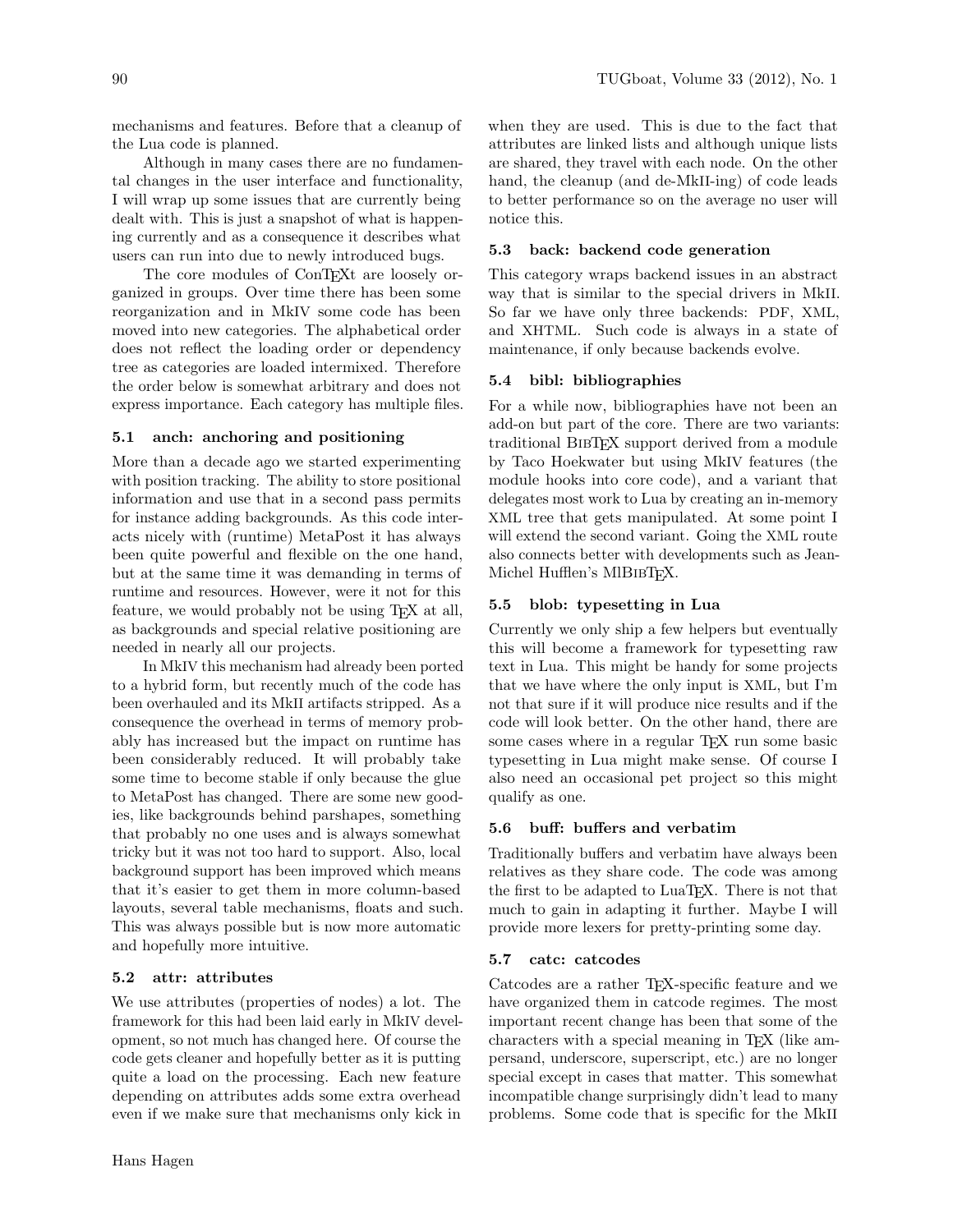XML processor has been removed as we no longer assume it is being used in MkIV.

## 5.8 char: characters

This important category deals with characters and their properties. Already from the beginning of MkIV character properties have been (re)organized in Lua tables and therefore much code deals with it. The code is rather stable but occasionally the tables are updated as they depend on developments in Unicode. In order to share as much data as possible and prevent duplicates there are several inheritance mechanisms in place but their overhead is negligible.

## 5.9 chem: chemistry

The external module that deals with typesetting chemistry was transformed into a MkIV core module some time ago. Not much has changed in this department but some enhancements are pending.

## 5.10 cldf: ConTEXt Lua documents

These modules are mostly Lua code and are the interface into ConTEXt as well as providing ways to code complete documents in Lua. This is one of those categories that is visited every now and then to be adapted to improvements in other core code or in LuaTEX. This is one of my favourite categories as it exposes most of ConTEXt at the Lua end which permits writing solutions in Lua while still using the full power of ConTEXt. A dedicated manual is on its way.

## 5.11 colo: colors and transparencies

This is rather old code, and apart from some cleanup not much has been changed here. Some macros that were seldom used have been removed. One issue that is still pending is a better interface to MetaPost as it has different color models and we have adapted code at that end. This has a rather low priority because in practice it is no real problem.

## 5.12 cont: runtime code

These modules contain code that is loaded at runtime, such as filename remapping, patches, etc. It does not make much sense to improve these.

## 5.13 core: all kinds of core code

Housekeeping is the main target of these modules. There are still some typesetting-related components here but these will move to other categories. This code is cleaned up when there is a need for it. Think of managing files, document project structure, module loading, environments, multipass data, etc.

## 5.14 data: file and data management

This category hosts only Lua code and hasn't been touched for a while. Here we deal with locating files, caching, accessing remote data, resources, environments, and the like.

## 5.15 enco: encodings

Because (font) encodings are gone, there is only one file in this category and that one deals with weird (composed or otherwise special) symbols. It also provides a few traditional TEX macros that users expect to be present, for instance to put accents over characters.

# 5.16 file: files

There is some overlap between this category and core modules. Loading files is always somewhat special in T<sub>EX</sub> as there is the T<sub>EX</sub> directory structure to deal with. Sometimes you want to use files in the so-called tree, but other times you don't. This category provides some management code for (selective) loading of document files, modules and resources. Most of the code works with accompanying Lua code and has not been touched for years, apart from some weeding and low-level renaming. The project structure code has mostly been moved to Lua and this mechanism is now more restrictive in the sense that one cannot misuse products and components in unpredictable ways. This change permits better automatic loading of cross references in related documents.

## 5.17 font: fonts

Without proper font support a macro package is rather useless. Of course we do support the popular font formats but nowadays that's mostly delegated to Lua code. What remains at the T<sub>EX</sub> end is code that loads and triggers a combination of fonts efficiently. Of course in the process text and math each need to get the proper amount of attention.

There is no longer shared code between MkII and MkIV. Both already had rather different lowlevel solutions, but recently with MkIV we went a step further. Of course it made sense to kick out commands that were only used for pdfT<sub>EX</sub> Type 1 and X<sub>T</sub>T<sub>F</sub>X OpenType support but more important was the decision to change the way design sizes are supported.

In ConTEXt we have basic font definition and loading code and that hasn't conceptually changed much over the years. In addition to that we have socalled bodyfont environments and these have been made a bit more powerful in recent MkIV. Then there are typefaces, which are abstract combinations of fonts and defining them happens in typescripts.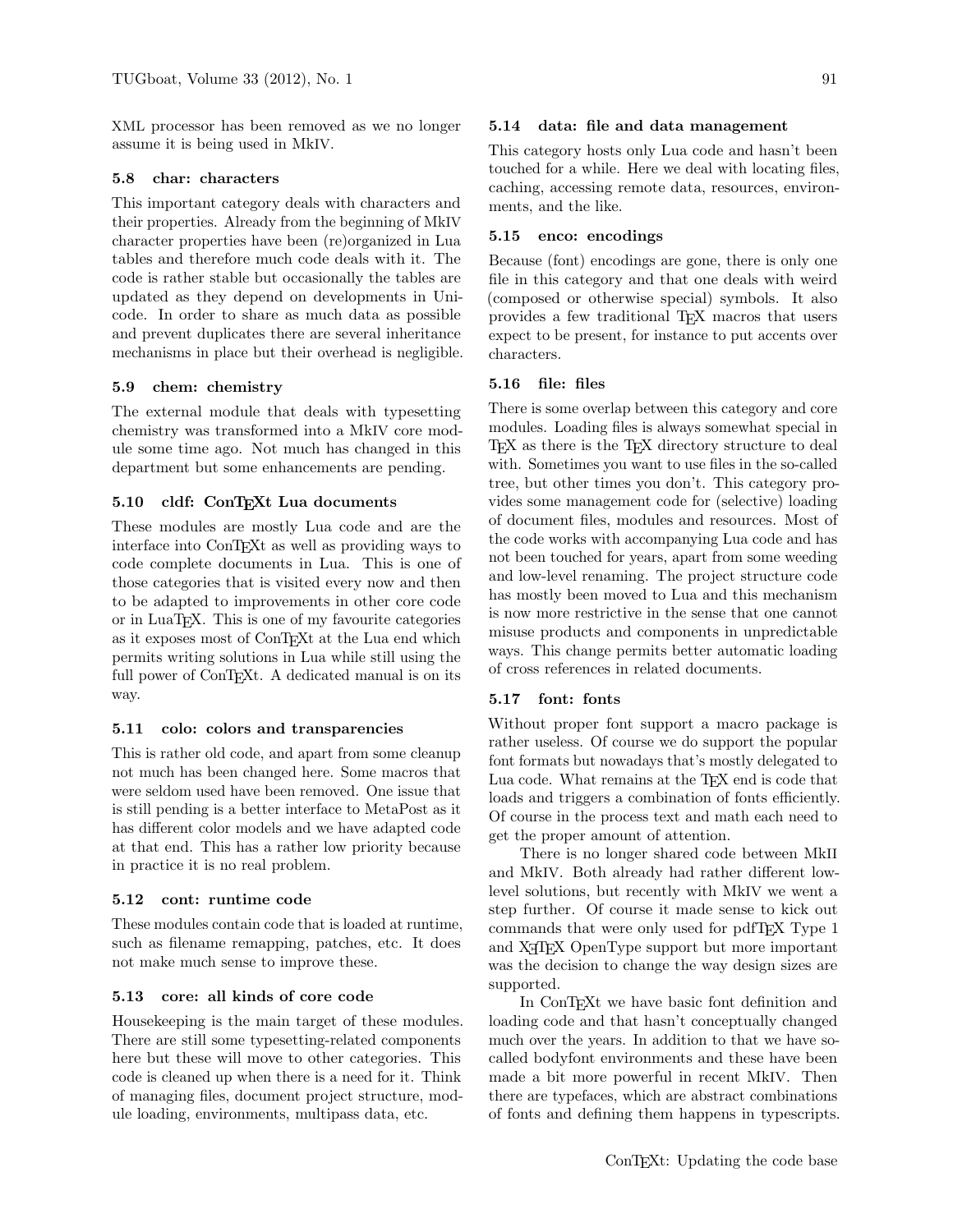This layered approach is rather flexible, and was greatly needed when we had all those font encodings (to be used in all kinds of combinations within one document). In MkIV, however, we already had fewer typescripts as font encodings are gone (also for Type 1 fonts). However, there remained a rather large blob of definition code dealing with Latin Modern; large because it comes in design sizes.

As we always fall back on Latin Modern, and because we don't preload fonts, there is some overhead involved in resolving design size related issues and definitions. But, it happens that this is the only font that ships with many files related to different design sizes. In practice no user will change the defaults. So, although the regular font mechanism still provides flexible ways to define font file combinations per bodyfont size, resolving to the right best matching size now happens automatically via a so-called Lua font goodie file which brings down the number of definitions considerably. The consequence is that ConTEXt starts up faster, not only in the case of Latin Modern being used, but also when other designs are in play. The main reason for this is that we don't have to parse those large typescripts anymore, as the presets were always part of the core set of typescripts. At the same time loading a specific predefined set has been automated and optimized. Of course on a run of 30 seconds this is not that noticeable, but it is on a 5 second run or when testing something in the editor that takes less than a second. It also makes a difference in automated workflows; for instance at Pragma we run unattended typesetting flows that need to run as fast as possible. Also, in virtual machines using network shares, the fewer files consulted the better.

Because math support was already based on OpenType, where ConTEXt turns Type 1 fonts into OpenType at runtime, nothing fundamental has changed here, apart from some speedups (at the cost of some extra memory). Where the overhead of math font switching in MkII is definitely a factor, in MkIV it is close to negligible, even if we mix regular, bold, and bidirectional math, which we have done for a while.

The low-level code has been simplified a bit further by making a better distinction between the larger sizes (a up to d) and smaller sizes (x and xx). These now operate independently of each other (i.e. one can now have a smaller relative x size of a larger one). This goes at the cost of more resources but it is worth the effort.

By splitting up the large basic font module into smaller ones, I hope that it can be maintained more easily although someone familiar with the older code will only recognize bits and pieces. This is partly due to the fact that font code is highly optimized.

# 5.18 grph: graphic (and widget) inclusion

Graphics inclusion is always work in progress as new formats have to be dealt with or users want additional conversions to be done. This code will be cleaned up later this year. The plug-in mechanisms will be extended (examples of existing plug-ins are automatic converters and barcode generation).

# 5.19 hand: special font handling

As we treat protrusion and hz as features of a font, there is not much left in this category apart from some fine-tuning. So, not much has happened here and eventually the left-overs in this category might be merged with the font modules.

# 5.20 java: JavaScript in PDF

This code already has been cleaned up a while ago, when moving to MkIV, but we occasionally need to check and patch due to issues with JavaScript engines in viewers.

# 5.21 lang: languages and labels

There is not much changed in this department, apart from additional labels. The way inheritance works in languages differs too much from other inheritance code so we keep what we have here. Label definitions have been moved to Lua tables from which labels at the TEX end are defined that can then be overloaded locally. Of course the basic interface has not changed as this is typically code that users will use in styles.

# 5.22 luat: housekeeping

This is mostly Lua code needed to get the basic components and libraries in place. While the data category implements the connection to the outside world, this category runs on top of that and feeds the TEX machinery. For instance conversion of MkVI files happens here. These files are seldom touched but might need an update some time (read: prune obsolete code).

# 5.23 lpdf: PDF backend

Here we implement all kinds of PDF backend features. Most are abstracted via the backend interface. So, for instance, colors are done with a high level command that goes via the backend interface to the lpdf code. In fact, there is more such code than in (for instance) the MkII special drivers, but readability comes at a price. This category is always work in progress as insights evolve and users demand more.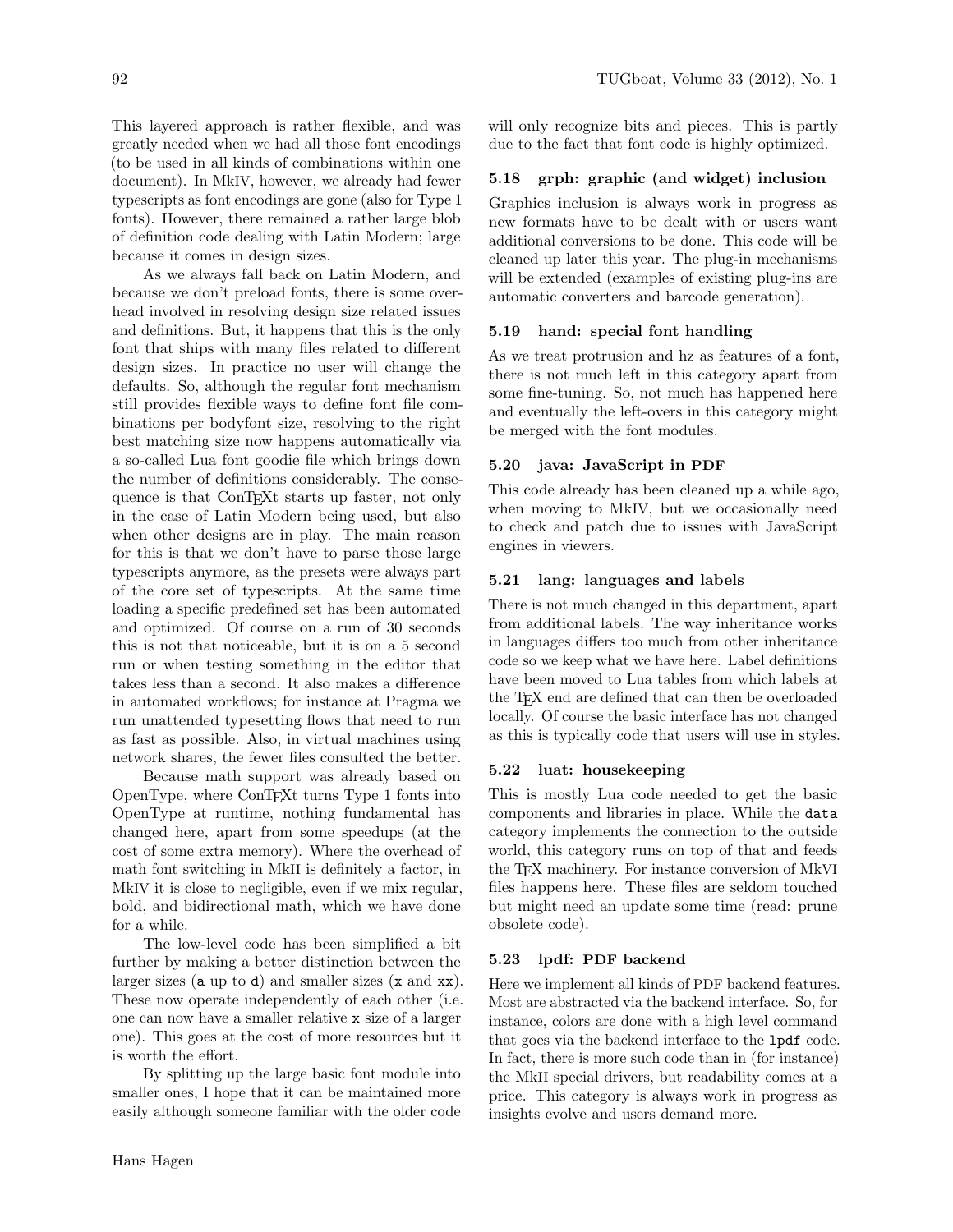# 5.24 lxml: XML and lpath

As this category is used by some power users we cannot change too much here, apart from speedups and extensions. It's also the bit of code we use frequently at Pragma, and as we often have to deal with rather crappy XML I expect to move some more helpers into the code. The latest greatest trickery related to proper typesetting can be seen in the documents made by Thomas Schmitz. I wonder if I'd still have fun doing our projects if I hadn't, in an early stage of MkIV, written the XML parser and expression parser used for filtering.

## 5.25 math: mathematics

Math deserves its own category but compared to MkII there is much less code, thanks to Unicode. Since we support Type 1 as virtual OpenType nothing special is needed there (and eventually there will be proper fonts anyway). When rewriting code I try to stay away from hacks, which is sometimes possible by using Lua but it comes with a slight speed penalty. Much of the Unicode math-related font code is already rather old but occasionally we add new features. For instance, because OpenType has no italic correction we provide an alternative (mostly automated) solution.

On the agenda is more structural math encoding (maybe like openmath) but tagging is already part of the code so we get a reasonable export. Not that someone is waiting for it, but it's there for those who want it. Most math-related character properties are part of the character database which gets extended on demand. Of course we keep MathML up-to-date because we need it in a few projects.

We're not in a hurry here but this is something where Aditya and I have to redo some of the code that provides AMS-like math commands (but as we have them configurable some work is needed to keep compatibility). In the process it's interesting to run into probably never-used code, so we just remove those artifacts.

#### 5.26 meta: metapost interfacing

This and the next category deal with MetaPost. This first category is quite old but already adapted to the new situation. Sometimes we add extra functionality but the last few years the situation has become rather stable with the exception of backgrounds, because these have been overhauled completely.

## 5.27 mlib: metapost library

Apart from some obscure macros that provide the interface between front- and backend this is mostly Lua code that controls the embedded MetaPost library. So, here we deal with extensions (color, shading, images, text, etc.) as well as runtime management because sometimes two runs are needed to get a graphic right. Some time ago, the MkII-like extension interface was dropped in favor of one more natural to the library and MetaPost 2. As this code is used on a daily basis it is quite well debugged and the performance is pretty good too.

## 5.28 mult: multi-lingual user interface

Even if most users use the English user interface, we keep the other ones around as they're part of the trademark. Commands, keys, constants, messages and the like are now managed with Lua tables. Also, some of the tricky remapping code has been stripped because the setup definitions files are dealt with. These are XML files that describe the user interface that get typeset and shipped with ConT<sub>EXt</sub>.

These files are being adapted. First of all the commandhandler code is defined here. As we use a new namespace model now, most of these namespaces are defined in the files where they are used. This is possible because they are more verbose so conflicts are less likely (also, some checking is done to prevent reuse). Originally the namespace prefixes were defined in this category but eventually all that code will be gone. This is a typical example where 15-year-old constraints are no longer an issue and better code can be used.

#### 5.29 node: nodes

This is a somewhat strange category as all typeset material in TFX becomes nodes so this deals with everything. One reason for this category is that new functionality often starts here and is sometimes shared between several mechanisms. So, for the moment we keep this category. Think of special kerning, insert management, low-level referencing (layer between user code and backend code) and all kinds of rule and displacement features. Some of this functionality is described in previously published documents.

#### 5.30 norm: normalize primitives

We used to initialize the primitives here (because LuaTEX starts out blank). But after moving that code this category only has one definition left and that one will go too. In MkII these files are still used (and actually generated by MkIV).

## 5.31 pack: wrapping content in packages

This is quite an important category as in ConTEXt lots of things get packed. The best example is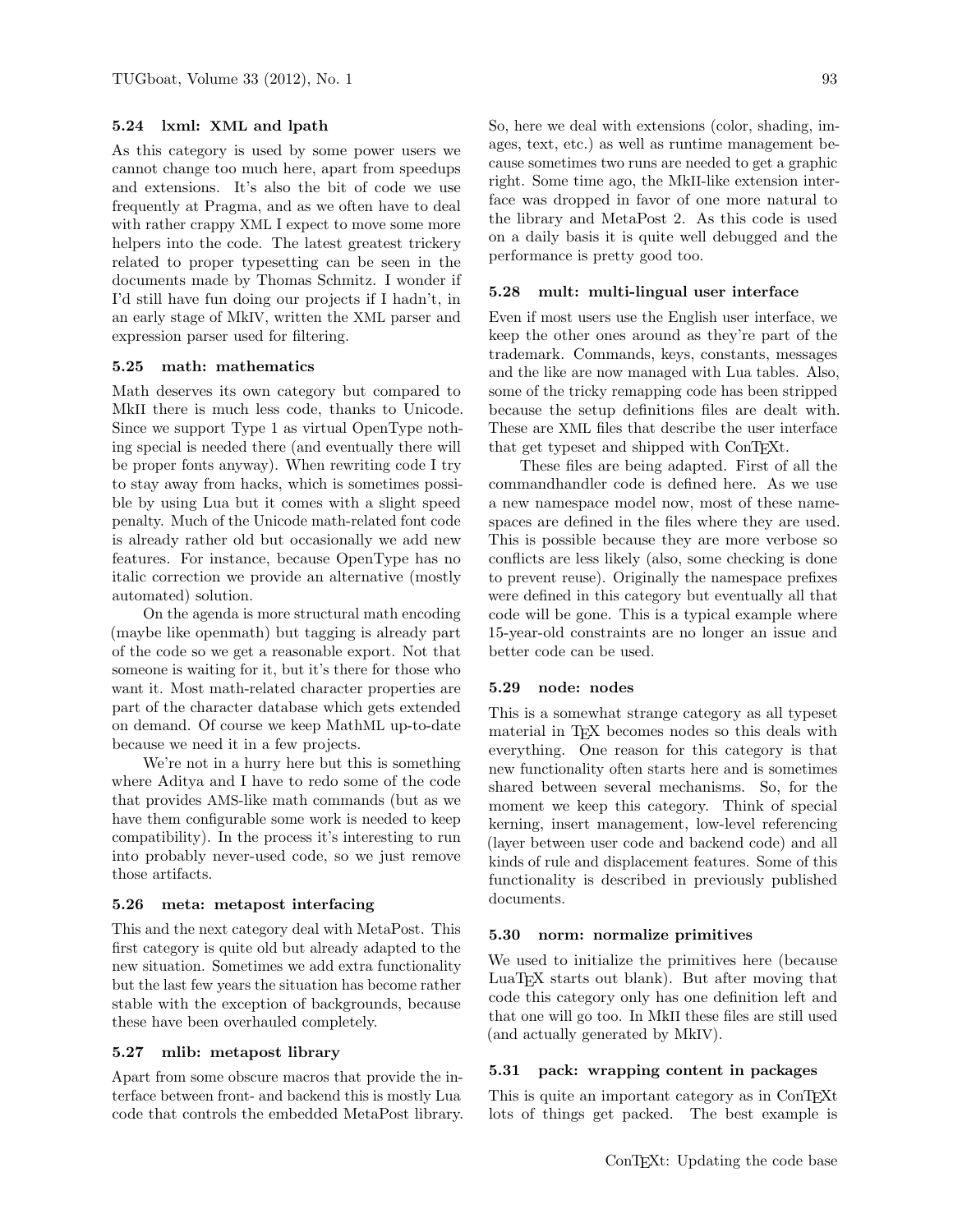\framed and this macro has been maximally optimized, which is not that trivial since much can be configured. The code has been adapted to work well with the new commandhandler code and in future versions it might use the commandhandler directly. This is however not that trivial because hooking a setup of a command into \framed can conflict with the two commands using keys for different matters.

Layers are also in this category and they probably will be further optimized. Reimplementing reusable objects is on the horizon, but for that we need a more abstract Lua interface, so that will come first. This has a low priority because it all works well. This category also hosts some helpers for the page builder but the builder itself has a separate category.

# 5.32 page: pages and output routines

Here we have an old category: output routines (trying to make a page), page building, page imposition and shipout, single and multi column handling, very special page construction, line numbering, and of course setting up pages and layouts. All this code is being redone stepwise and stripped of old hacks. This is a cumbersome process as these are core components where side effects are sometimes hard to trace because mechanisms (and user demands) can interfere. Expect some changes for the good here.

# 5.33 phys: physics

As we have a category for chemistry it made sense to have one for physics and here is where the unit module's code ended up. So, from now on units are integrated into the core. We took the opportunity to rewrite most of it from scratch, providing a bit more control.

# 5.34 prop: properties

The best-known property in TEX is a font and color is a close second. Both have their own category of files. In MkII additional properties like backend layers and special rendering of text were supported in this category but in MkIV properties as a generic feature are gone and replaced by more specific implementations in the attr namespace. We do issue a warning when any of the old methods are used.

# 5.35 regi: input encodings

We still support input encoding regimes but hardly any TEX code is involved now. Only when users demand more functionality does this code get extended. For instant, recently a user wanted a conversion function for going from UTF-8 to an encoding that another program wanted to see.

# 5.36 scrn: interactivity and widgets

All modules in this category have been overhauled. On the one hand we lifted some constraints, for instance the delayed initialization of fields no longer makes sense as we have a more dynamic variable resolver now (which is somewhat slower but still acceptable). On the other hand some nice but hard to maintain features have been simplified (not that anyone will notice as they were rather special). The reason for this is that vaguely documented PDF features tend to change over time which does not help portability. Of course there have also been some extensions, and it is actually less hassle (but still no fun) to deal with such messy backend related code in Lua.

# 5.37 scrp: script-specific tweaks

These are script-specific Lua files that help with getting better results for scripts like CJK. Occasionally I look at them but how they evolve depends on usage. I have some very experimental files that are not in the distribution.

# 5.38 sort: sorting

As sorting is delegated to Lua there is not much TEX code here. The Lua code occasionally gets improved if only because users have demands. For instance, sorting Korean was an interesting exercise, as was dealing with multiple languages in one index. Because sorting can happen on a combination of Unicode, case, shape, components, etc. the sorting mechanism is one of the more complex subsystems.

# 5.39 spac: spacing

This important set of modules is responsible for vertical spacing, strut management, justification, grid snapping, and all else that relates to spacing and alignments. Already in an early stage vertical spacing was mostly delegated to Lua so there we're only talking of cleaning up now. Although . . . I'm still not satisfied with the vertical spacing solution because it is somewhat demanding and an awkward mix of TEX and Lua which is mostly due to the fact that we cannot evaluate TFX code in Lua.

Horizontal spacing can be quite demanding when it comes down to configuration: think of a table with 1000 cells where each cell has to be set up (justification, tolerance, spacing, protrusion, etc.). Recently a more drastic optimization has been done which permits even more options but at the same time is much more efficient, although not in terms of memory.

Other code, for instance spread-related status information, special spacing characters, interline spacing and linewise typesetting all falls into this category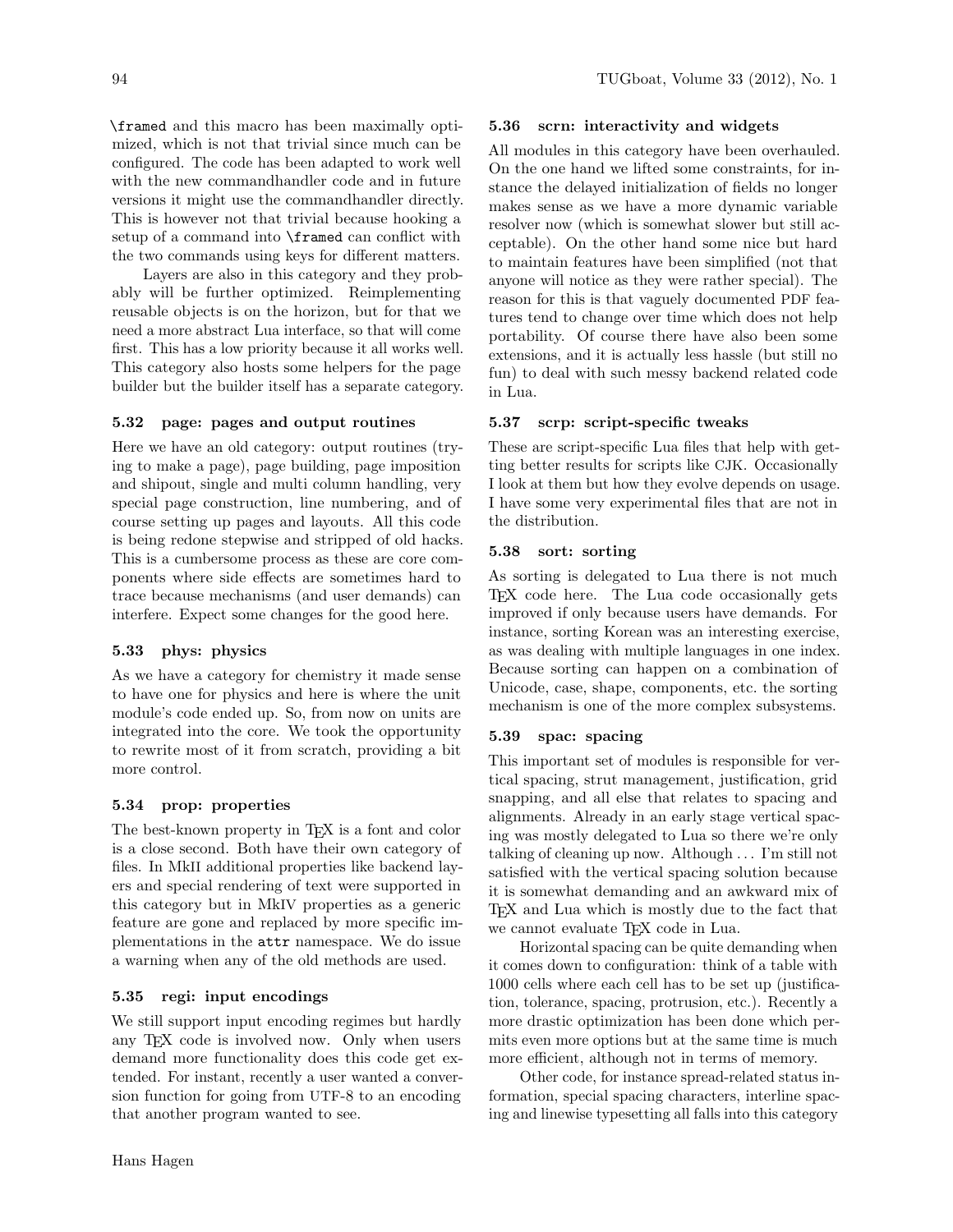and there is probably room for improvement there. It's good to mention that in the process of the current cleanup hardly any Lua code gets touched, so that's another effort.

#### 5.40 strc: structure

Big things happened here but mostly at the TEX end as the support code in Lua was already in place. In this category we collect all code that gets or can get numbered, moves around and provides visual structure. So, here we find itemize, descriptions, notes, sectioning, marks, block moves, etc. This means that the code here interacts with nearly all other mechanisms.

Itemization now uses the new inheritance code instead of its own specific mechanism but that is not a fundamental change. More important is that code has been moved around, stripped, and slightly extended. For instance, we had introduced proper \startitem and \stopitem commands which are somewhat conflicting with **\item** where a next instance ends a previous one. The code is still not nice, partly due to the number of options. The code is a bit more efficient now but functionally the same.

The sectioning code is under reconstruction as is the code that builds lists. The intention is to have a better pluggable model and so far it looks promising. As similar models will be used elsewhere we need to converge to an acceptable compromise. One thing is clear: users no longer need to deal with arguments but variables and no longer with macros but with setups. Of course providing backward compatibility is a bit of a pain here.

The code that deals with descriptions, enumerations and notes was already done in a MkIV way, which means that they run on top of lists as storage and use the generic numbering mechanism. However, they had their own inheritance support code and moving to the generic code was a good reason to look at them again. So, now we have a new hierarchy: constructs, descriptions, enumerations and notations where notations are hooked into the (foot)note mechanisms.

These mechanisms share the rendering code but operate independently (which was the main challenge). I did explore the possibility of combining the code with lists as there are some similarities but the usual rendering is too different as in the interface (think of enumerations with optional local titles, multiple notes that get broken over pages, etc.). However, as they are also stored in lists, users can treat them as such and reuse the information when needed (which for instance is just an alternative way to deal with end notes).

At some point math formula numbering (which runs on top of enumerations) might get its own construct base. Math will be revised when we consider the time to be ripe for it anyway.

The reference mechanism is largely untouched as it was already doing well, but better support has been added for automatic cross-document referencing. For instance it is now easier to process components that make up a product and still get the right numbering and cross referencing in such an instance.

Float numbering, placement and delaying can all differ per output routine (single column, multicolumn, columnset, etc.). Some of the management has moved to Lua but most is just a job for TFX. The better some support mechanisms become, the less code we need here.

Registers will get the same treatment as lists: even more user control than is already possible. Being a simple module this is a relatively easy task, something for a hot summer day. General numbering is already fine as are block moves so they come last. The XML export and PDF tagging is also controlled from this category.

## 5.41 supp: support code

Support modules are similar to system ones (discussed later) but on a slightly more abstract level. There are not that many left now so these might as well become system modules at some time. The most important one is the one dealing with boxes. The biggest change there is that we use more private registers. I'm still not sure what to do with the visual debugger code. The math-related code might move to the math category.

## 5.42 symb: symbols

The symbol mechanisms organizes special characters in groups. With Unicode-related fonts becoming more complete we hardly need this mechanism. However, it is still the abstraction used in converters (for instance footnote symbols and interactive elements). The code has been cleaned up a bit but generally stays as is.

#### 5.43 syst: tex system level code

Here you find all kinds of low-level helpers. Most date from early times but have been improved stepwise. We tend to remove obscure helpers (unless someone complains loudly) and add new ones every now and then. Even if we would strip down ConT<sub>E</sub>Xt to a minimum size, these modules would still be there. Of course the bootstrap code is also in this category: think of allocators, predefined constants and such.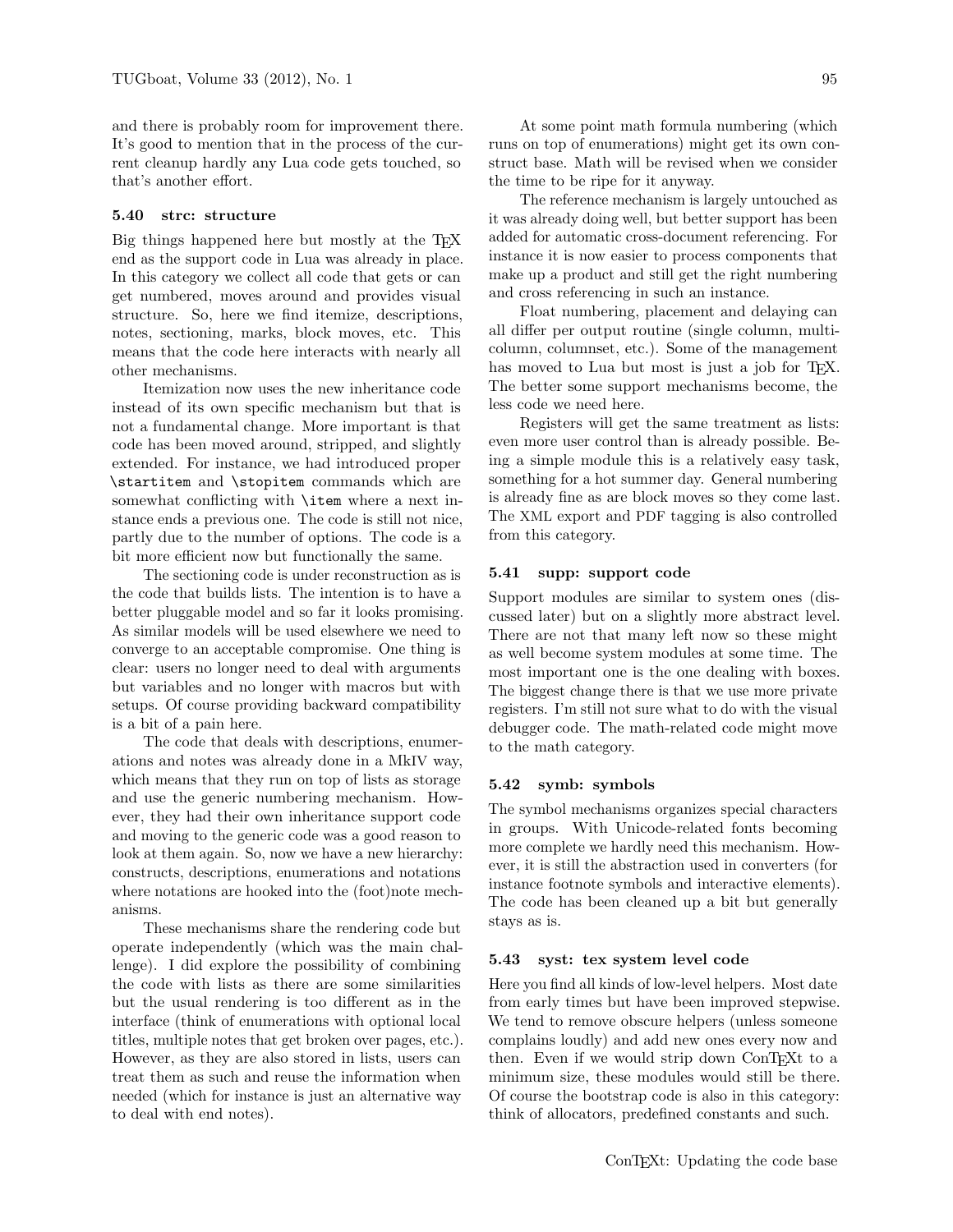# 5.44 tabl: tables

The oldest table mechanism was a quite seriously patched version of TABLE and finally the decision has been made to strip, replace and clean up that bit. So, we have less code, but more features, such as colored columns and more.

The (in-stream) tabulate code is mostly unchanged but has been optimized (again) as it is often used. The multipass approach stayed but is somewhat more efficient now.

The natural table code was originally meant for XML processing but is quite popular among users. The functionality and code is frozen but benefits from optimizations in other areas. The reason for the freeze is that it is pretty complex multipass code and we don't want to break anything.

As an experiment, a variant of natural tables was made. Natural tables have a powerful inheritance model where rows and cells (first, last,  $\dots$ ) can be set up as a group but that is rather costly in terms of runtime. The new table variant treats each column, row and cell as an instance of \framed where cells can be grouped arbitrarily. And, because that is somewhat extreme, these tables are called x-tables. As much of the logic has been implemented in Lua and as these tables use buffers (for storing the main body) one could imagine that there is some penalty involved in going between T<sub>EX</sub> and Lua several times, as we have a two, three or four pass mechanism. However, this mechanism is surprisingly fast compared to natural tables. The reason for writing it was not only speed, but also the fact that in a project we had tables of 50 pages with lots of spans and such that simply didn't fit into TEX's memory any more, took ages to process, and could also confuse the float splitter.

Line tables ... well, I will look into them when needed. They are nice in a special way, as they can split vertically and horizontally, but they are seldom used. (This table mechanism was written for a project where large quantities of statistical data had to be presented.)

## 5.45 task: lua tasks

Currently this is mostly a place where we collect all kinds of tasks that are delegated to Lua, often hooked into callbacks. No user sees this code.

#### 5.46 toks: token lists

This category has some helpers that are handy for tracing or manuals but no sane user will ever use them, I expect. However, at some point I will clean up this old MkIV mess. This code might end up in a module outside the core.

## 5.47 trac: tracing

A lot of tracing is possible in the Lua code, which can be controlled from the TEX end using generic enable and disable commands. At the macro level we do have some tracing but this will be replaced by a similar mechanism. This means that many \tracewhatevertrue directives will go away and be replaced. This is of course introducing some incompatibility but normally users don't use this in styles.

## 5.48 type: typescripts

We already mentioned that typescripts relate to fonts. Traditionally this is a layer on top of font definitions and we keep it this way. In this category there are also the definitions of typefaces: combinations of fonts. As we split the larger into smaller ones, there are many more files now. This has the added benefit that we use less memory as typescripts are loaded only once and stored permanently.

# 5.49 typo: typesetting and typography

This category is rather large in MkIV as we move all code into here that somehow deals with special typesetting. Here we find all kinds of interesting new code that uses Lua solutions (slower but more robust). Much has been discussed in articles as they are nice examples and often these are rather stable.

The most important new kid on the block is margin data, which has been moved into this category. The new mechanism is somewhat more powerful but the code is also quite complex and still experimental. The functionality is roughly the same as in MkII and older MkIV, but there is now more advanced inheritance, a clear separation between placement and rendering, slightly more robust stacking, local anchoring (new). It was a nice challenge but took a bit more time than other reimplementations due to all kinds of possible interference. Also, it's not always easy to simulate TEX grouping in a script language. Even if much more code is involved, it looks like the new implementation is somewhat faster. I expect to clean up this code a couple of times.

On the agenda is not only further cleanup of all modules in this category, but also more advanced control over paragraph building. There is a parbuilder written in Lua on my machine for years already which we use for experiments and in the process a more LuaTEX-ish (and efficient) way of dealing with protrusion has been explored. But for this to become effective, some of the LuaT<sub>EX</sub> backend code has to be reorganized and Hartmut wants do that first. In fact, we can then backport the new approach to the built-in builder, which is not only faster but also more efficient in terms of memory usage.